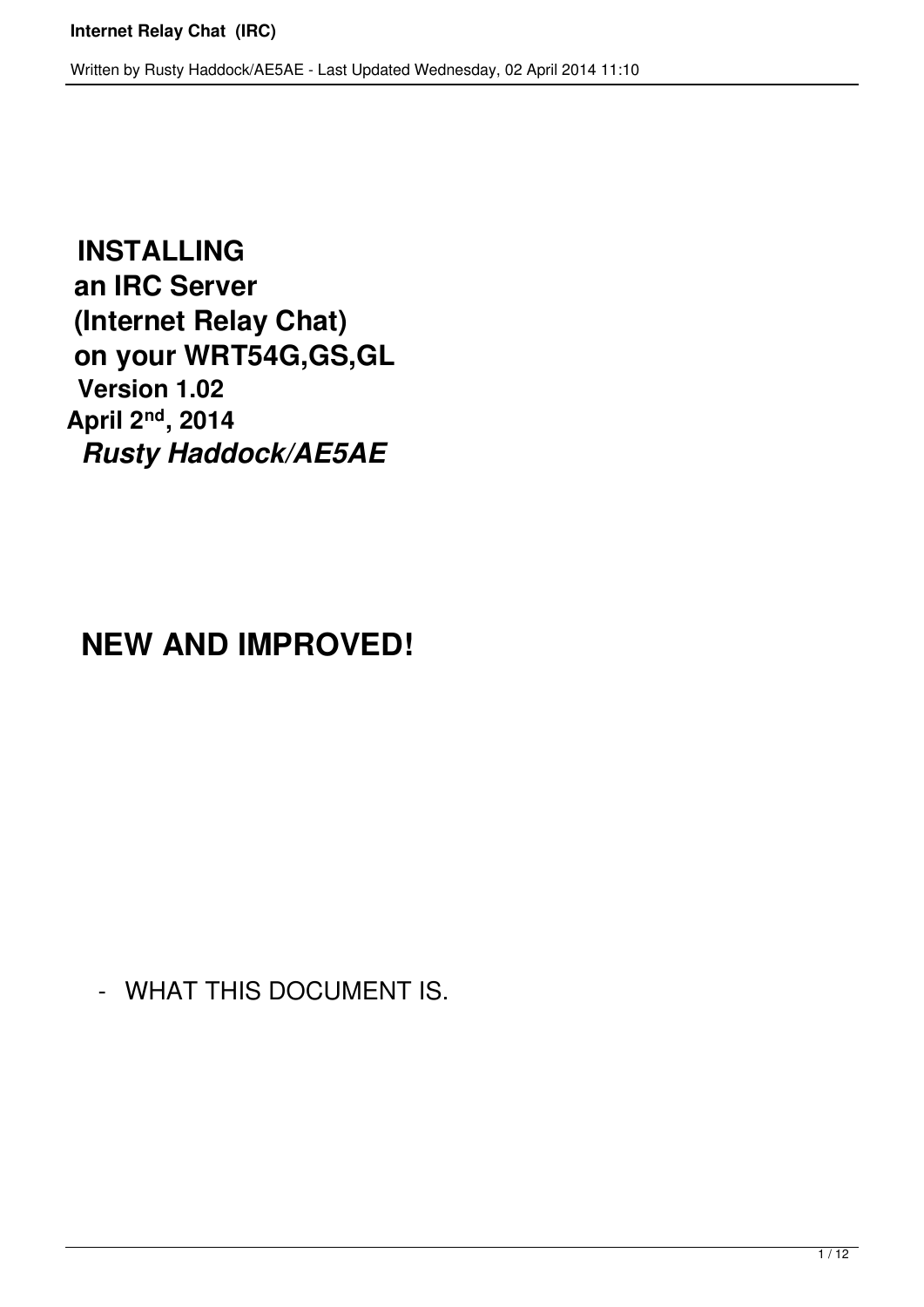This document will attempt to describe how to install an IRC server on a WRT54G, GS, or GL Broadband-HamnetTM node. This server program is called *ngircd* -- Next Ge neration

# IRC

#### D

aemon (or service). This document is written to get you up and running. Unlike the previous versions, no knowledge of shell access or the 'vi' editor is needed, because a minimal, yet unique, configuration has been created for you.

- WHAT THIS DOCUMENT IS NOT.

This document will NOT even START to tell you how to administer or control said server program because there are plenty of help files and tutorials on the Internet.

Hint: Google is your friend. Second hint: http://www.irchelp.org Third hint: http://ngircd.barton.de

- WHAT IS AN IRC SERVER?

An Internet Relay Chat (IRC) Server is a program that facilitates real-time, keyboard-to-keyboard chat sessions, not only between two people, but between many people simultaneously. Conversations are held in channels (which are synonymous with 'rooms') and new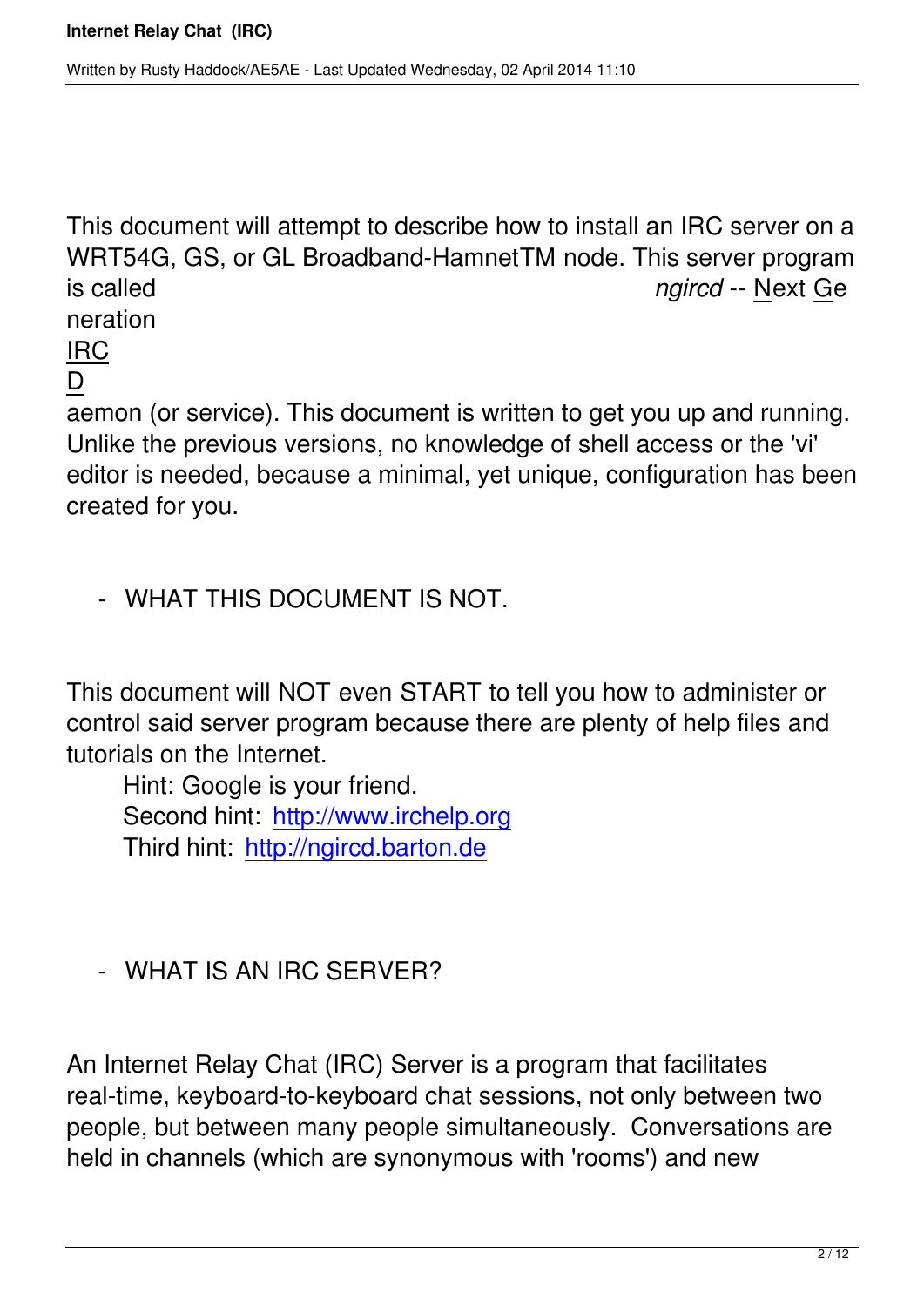channels can (usually) be created as needed by the users with the /join command. The users make use of an IRC client program to connect to an IRC server and access the channels available.

#### - WHY WOULD I WANT TO USE AN IRC SERVER?

An IRC server will permit simple text messaging between any users of a mesh with an IRC client program. A multitude of client software packages are available for just about any computer system whether it be running a Windows, Unix/Linux, or Mac operating system. These servers can be configured to connect to IRC servers off mesh as well. Private messages can also be sent from station to station or messages can be exchanged in a chat room or *channel* with many people connected simultaneously.

Having a chat server running on a mesh node precludes the use of an external server (say "off mesh", on the Internet) as well as needing another PC to hang off a mesh node to act as a server. That's one less piece (or pieces) of hardware to lug around to an event, a gathering, or a club meeting.

Without IRC software the usual communications between hams on an Broadband-Hamnet mesh network entailed using a cellphone, an HT, or yelling across a field. Voice over IP is a nice solution too but usually requires more hardware like a digital telephone and some sort of PBX or SIP server on the mesh.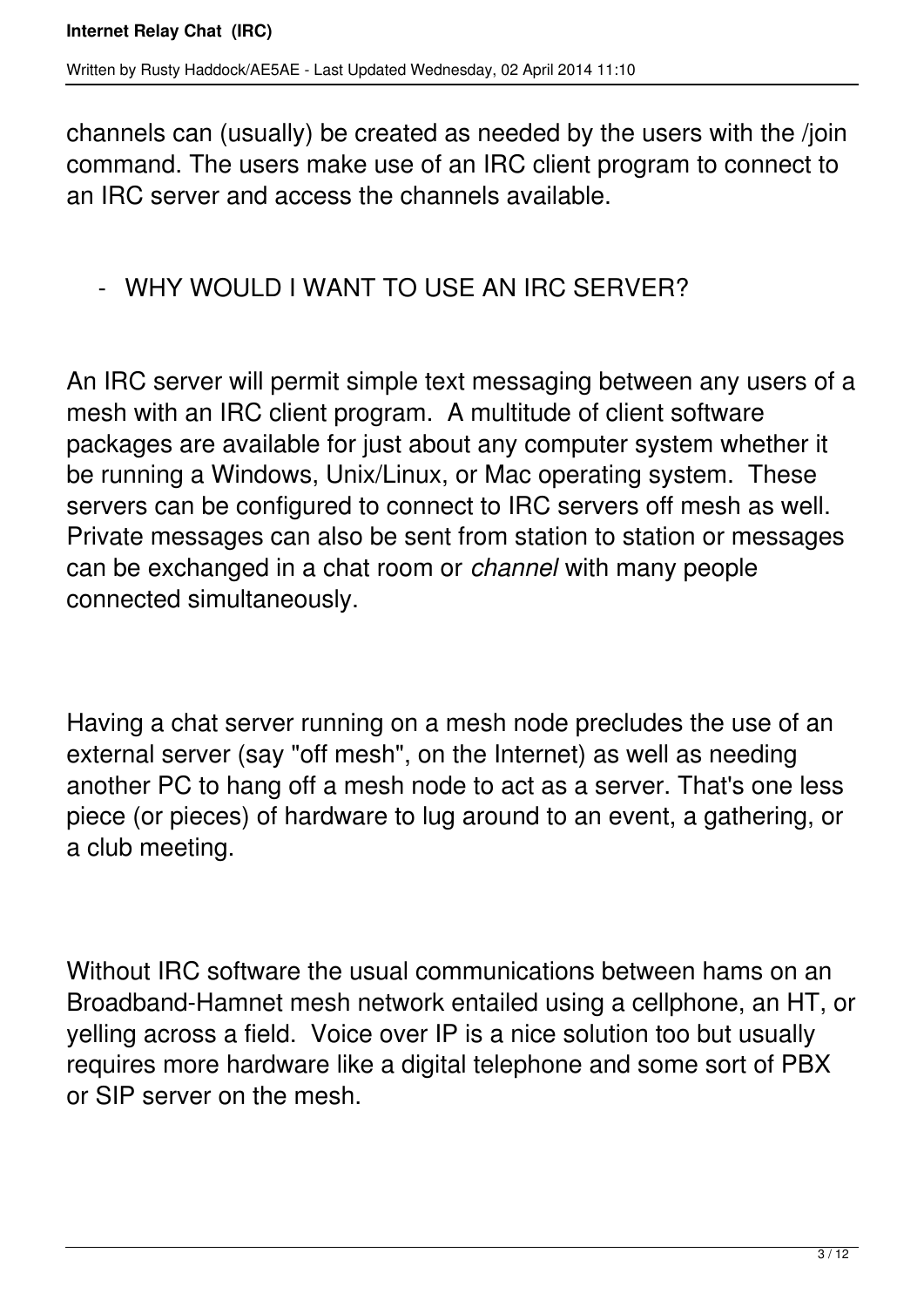Another use for IRC I have found is to make a server available during a club meeting. Many attendees can connect to a channel and post to a channel relevant text that's been mentioned during the meeting. Now everyone on the channel has a unambiguous copy of that URL or other information that was spoken or displayed (e.g. street address, telephone number, directions to the local bakery for donuts, etc). Those attending without a computer or smartphone can be emailed the information with a simple cut and paste. A log could be kept of the channel conversations and posted on a website or emailed at a later time as well.

### - WHAT CLIENT SOFTWARE DO I NEED TO USE AN IRC SERVER?

Client software should be installed on your PC or laptop, not your mesh node. There is a plethora of client programs that will talk to an IRC server. For example, on Linux there is *XChat*, *mIRCii* while on Windows there are programs like *mIRC*

, *XiRCON*

, and a Windows port of *XChat*

. Also keep in mind that most of the Instant Messenger (IM) type of programs that support multiple IM protocols will generally support IRC communications as well. Some of these programs would include the likes of the multiplatform program called

*Pidgin*

and Windows-specific

*Trillian*

. A good list of client software is available here: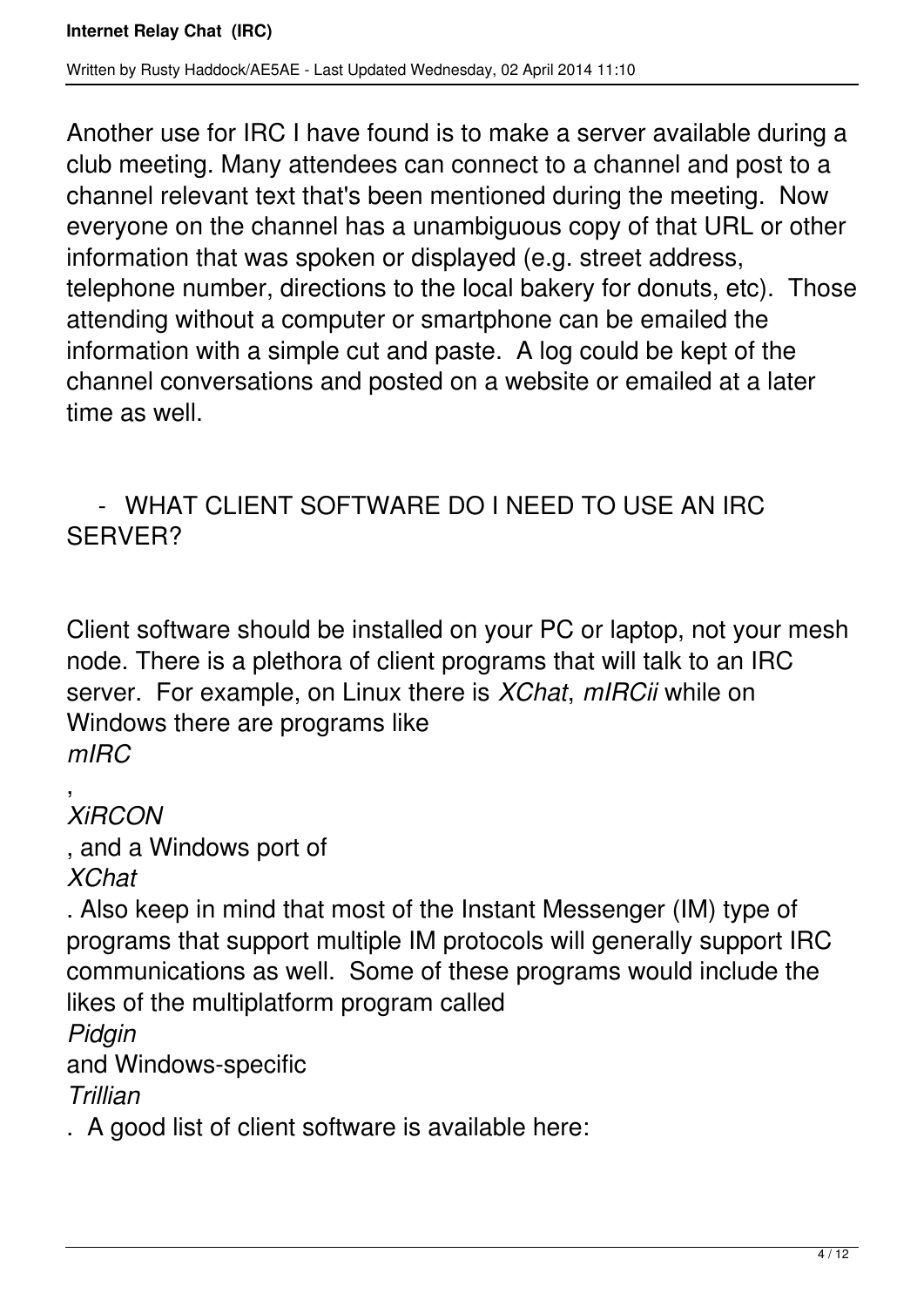http://www.ircreviews.org/clients

Whe[n the IRC service is advertised a](http://www.ircreviews.org/clients)round a mesh, the "irc:" protocol can be used to provide a URL for the IRC server. With this, most browsers can start up an appropriate plugin or external program. The Opera browser (at least version 10+) has an IRC client built in! This is quite handy. Firefox and Mozilla permit plugins/addons to be used, such as ChatZilla. Even Internet Explorer can be told to start an external program to use with a URL starting with "irc:".

**PLEASE NOTE:** Due to the problems ChatZilla has with interpreting pr oper

irc: URLs, ones without a fully qualified domain name (FQDN), I am no longer suggesting it as an IRC client. I strong suggest that most any of the other IRC clients or plugins for your particular browser by used.

If you've never used IRC before it would be best to get together with a friend that has. Your friend can show you some of the subtleties of using an IRC server as well as any particular IRC client program because this document will not.

 - WHAT DO I NEED TO INSTALL AN IRC SERVER ON A MESH NODE?

Nothing more than a connection from your mesh node to the Internet. The package that has been built is now available via the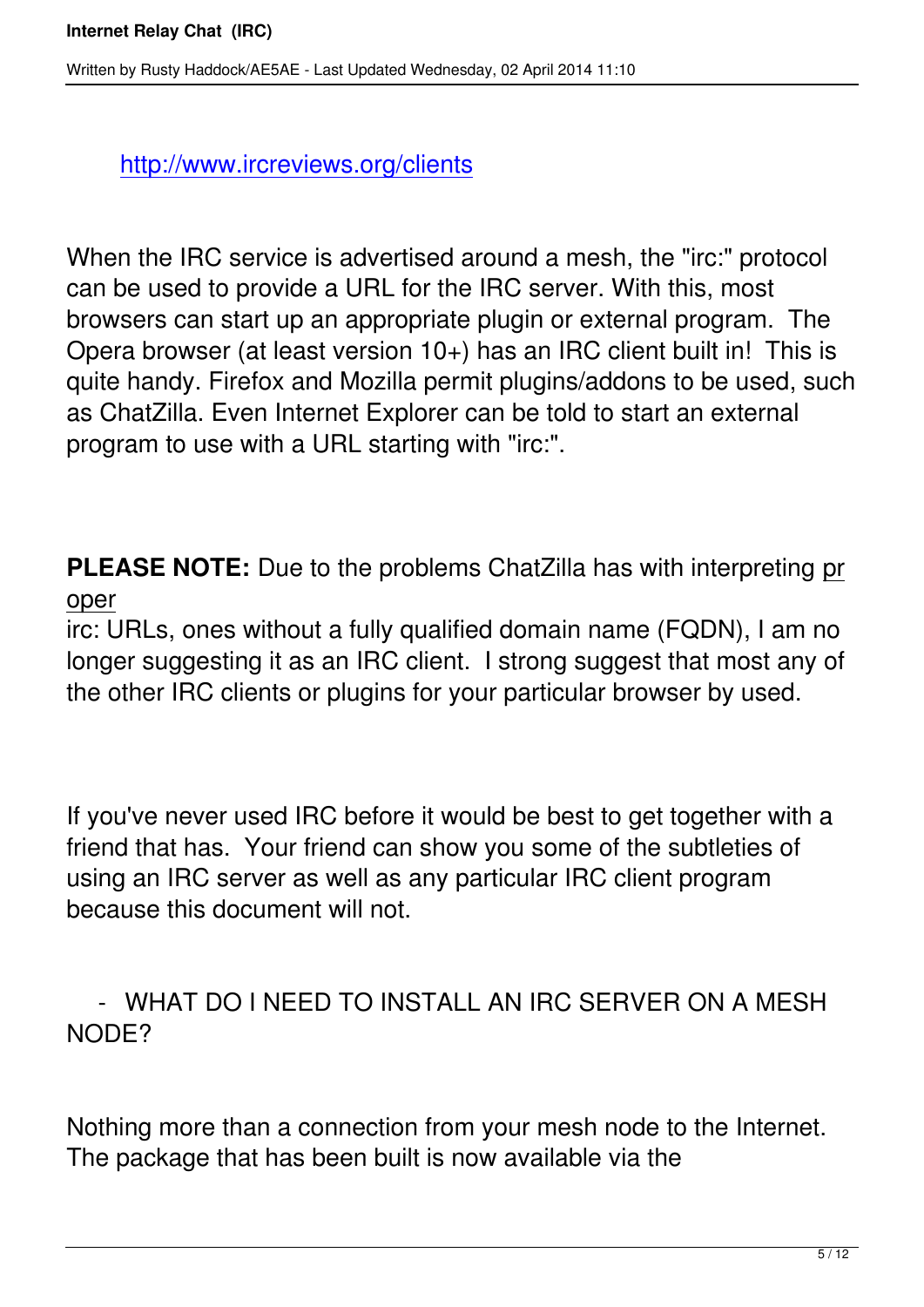Broadband-Hamnet™ repository. If you have version 18 on your system, it would be best to remove that package prior to installing the new one, version 20.2.

The new package contains the executable program for your WRT54G, an initial configuration file, and a startup script so the server program can be run at boot time. This is a newer version of the ngIRCd was compiled from version 20.2 source code.

Unlike the previous version, this new installation package no longer requires the user to know how to use 'vi' or access the mesh node's shell or command line interpreter. This has been circumvented by a script added to the package that automatically edits the included config file so that

1. a unique IRC net hostname is setup and

 2. the IRC operator (user ID: 'TheOper') the same password as the node's 'root' account. This is the same password set when the Broadband-Hamnet™/HSMM- MESH™ firmware was first loaded.

Doing this allows the ngIRCd program to come up and run without a pre-defined IRC operator password (that everybody would know) and a non-conflicting IRC network name, the latter being necessary when networking multiple IRC servers together.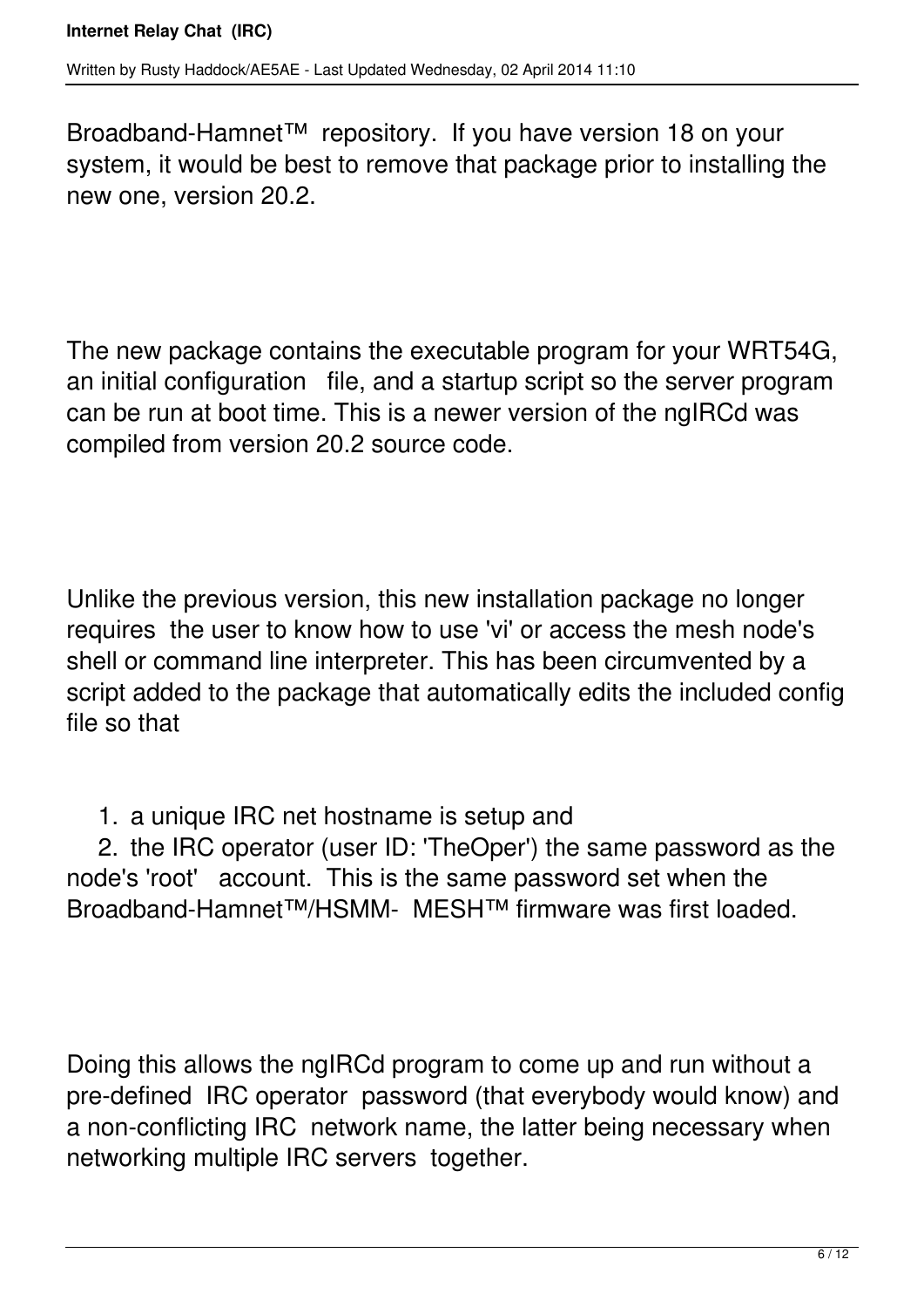The ngIRCd configuration file in /etc/ngircd.conf can still be hand-edited to further suit the user's needs or wants. At least now the package can be used without the need for learning 'vi' or the shell.

NOTE: ngircd does NOT need one of the "bigger memory" WRT54G's to run. A unit with 16-Meg of RAM/4-Meg of FLASH will do just fine. I currently have it running on an old version 1.0 WRT54G in my garage.

 3. UPLOADING THE CONFIGURATION AND THE EXECUTABLE FILES.

 1. From the main status page, click [Setup], provide the necessary login and password, and then click on the Administration link.

 2. Under "Package Management" click on the [Refresh] button on the "Download Package" line. The list of available packages will be downloaded to your node.

3. Select ngircd 20.2 from the list of packages.

4. Click the [Download] button.

 5. When the downloading and installation has completed expect the following:

 Installing ngircd (20.2) to root... Configuring ngircd

 ngircd is now enabled and running. It will also start on reboots. Don't forget to open port 6667 in the firewall! Done.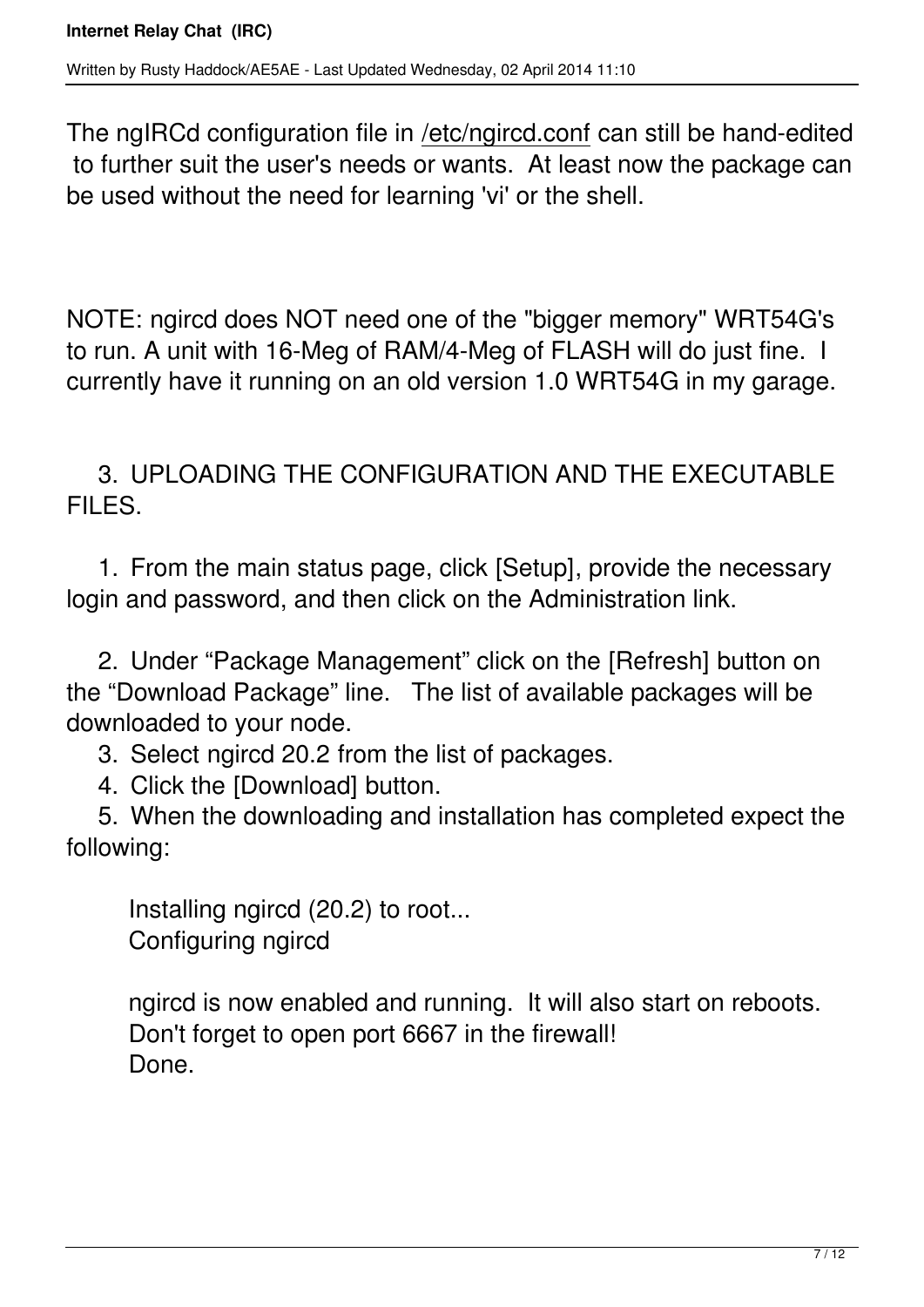6. POPPING HOLES IN THE FIREWALL.

NOTE: I originally released this document prior to v1.0.0 of the BBHN firmware and unaware of the change in default mode to 5-host Direct (formerly DMZ). Should your node be currently using 1, 5, or 13-host Direct mode (or similar DMZ mode of previous releases) then you are done! There's no need to "pop" holes in the firewall. If your node is using NAT mode, regardless of the firmware version installed, then you should follow the instructions in this section.

On the Administration webpage click on the link for *Port Forwarding, DHCP, and Services*

. Under

Port Forwarding

select the following from the pulldowns:

 Interface: WiFi Type: Both IP Address: localnode For the following entry boxes enter: Outside Port: 6667 Lan Port: 6667

Now click on the ADD button and wait for an additional input form appears underneath the one you just filled in.

If you'd like to advertise this IRC server on the mesh enter the following data into the corresponding boxes:

| Name: |            | My IRC Server | [Whatever is informative] |
|-------|------------|---------------|---------------------------|
| Link: | <b>Irc</b> |               | [and click the checkbox]  |
| URL:  | 6667       |               | [in the box after :]      |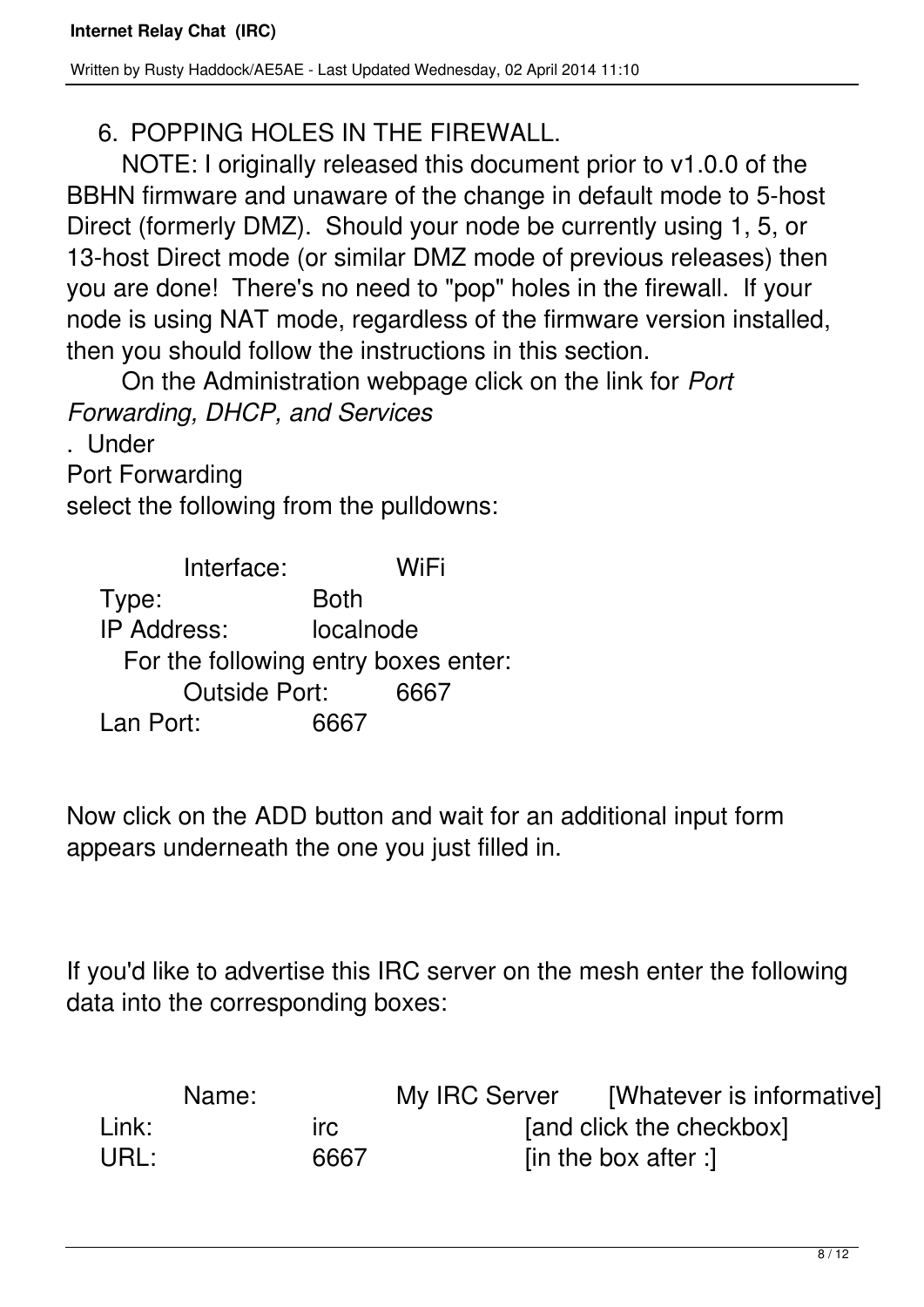Written by Rusty Haddock/AE5AE - Last Updated Wednesday, 02 April 2014 11:10

mesh  $[$ in the box after  $/$ ]

Now click on the ADD button and wait for an additional input form appears underneath the one you just filled in.

Once this happens, and everything looks correct, click on the Save **Changes** 

button near the top center of the page and wait for the following message to appear:

Configuration saved and is now active.

Now you should have popped the correct holes in the router's firewall for the IRC server.

The link created, irc://yournode:6667/mesh, points to the persistent IRC channel we created in the configuration file. This is link is intended for browsers that understand, or can be made to understand, the irc: protocol or scheme name. Some web browsers have an IRC chat client built-in (e.g. Opera), others may need a plugin, and others (e.g. Internet Explorer) may need to be instructed to execute an external program with the given URL to start an IRC client.

7. CONFIGURING YOUR IRC SERVER.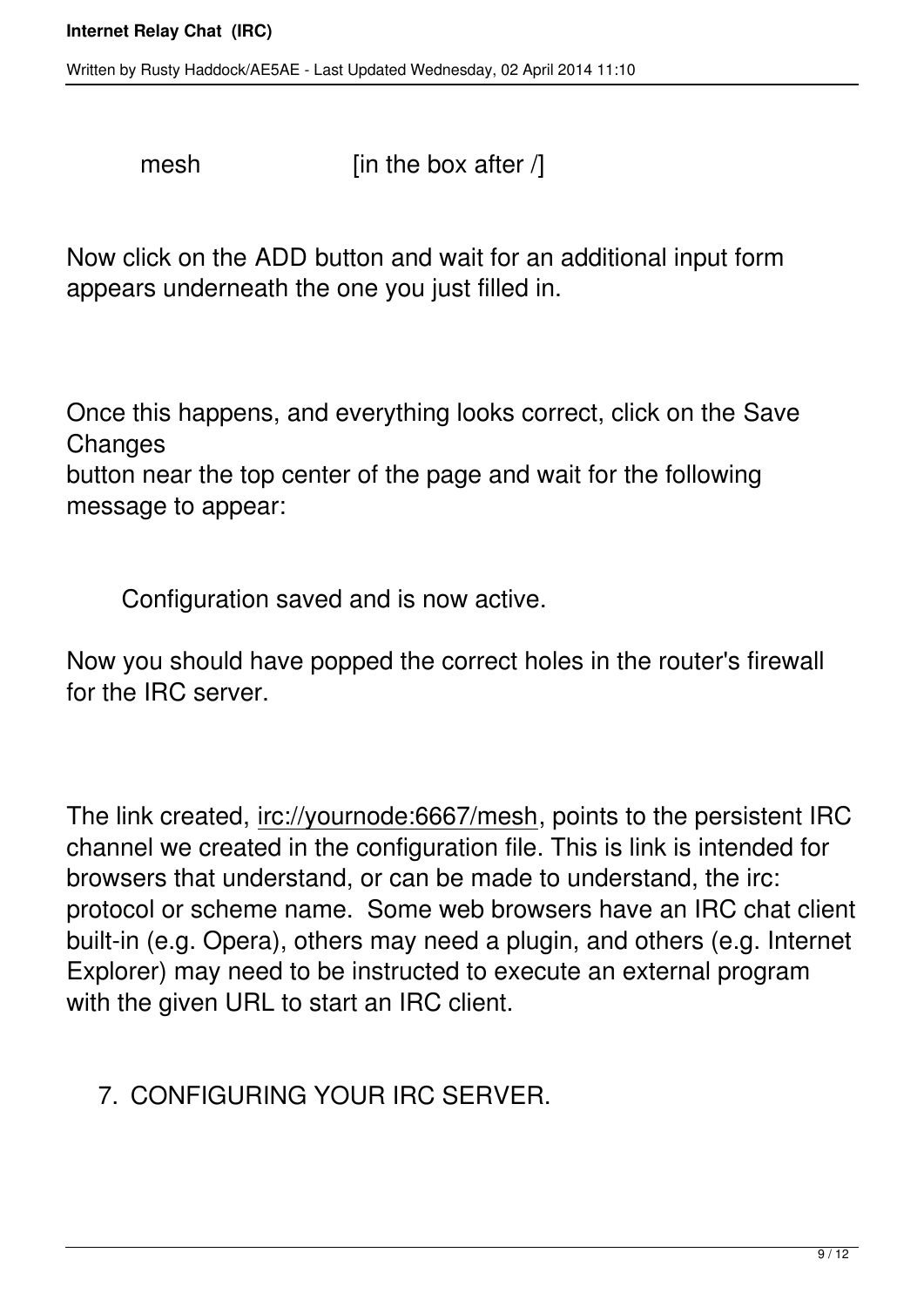As stated before, nothing further *needs* to edited for an operational setup. If the config file,  $/etc$ /ngir

cd.conf ,

is edited please remember that, after saving the file, the command

ngircd -t can tell you if there's anything wrong with your config file. If so, edit the file again and make the necessary corrections.

Once your config file is correct, you will need to restart the ngIRCd program with the command:

/etc/init.d/ngircd restart HINT: It wouldn't be a bad idea to save the ngircd.conf file onto your PC in the event that you update or reflash the firmware in your mesh node and want to restore your IRC server settings.

#### 8. A SINGLE SERVER OR MULTIPLE SERVERS ON A MESH?

This is a question you will eventually need to answer if you plan to use IRC on your mesh. Initially, a single server should do just fine until you can get more familiar with the configuration file and be able to configure the necessary information to connect with other IRC servers on your mesh.

OK, for those of you that can not wait (i.e. most of you) here are the steps needed to have one ngIRCd connect to another. These steps presume that the node you are currently working on (the local node) will establish a connection to another mesh node's ngIRCd server (the remote node). Keep in mind that the two servers do NOT need to connect to each other; only one connection is necessary to share IRC channels between the two nodes. Also note that the network of IRC servers needs to be acyclic -- no loops with the connections.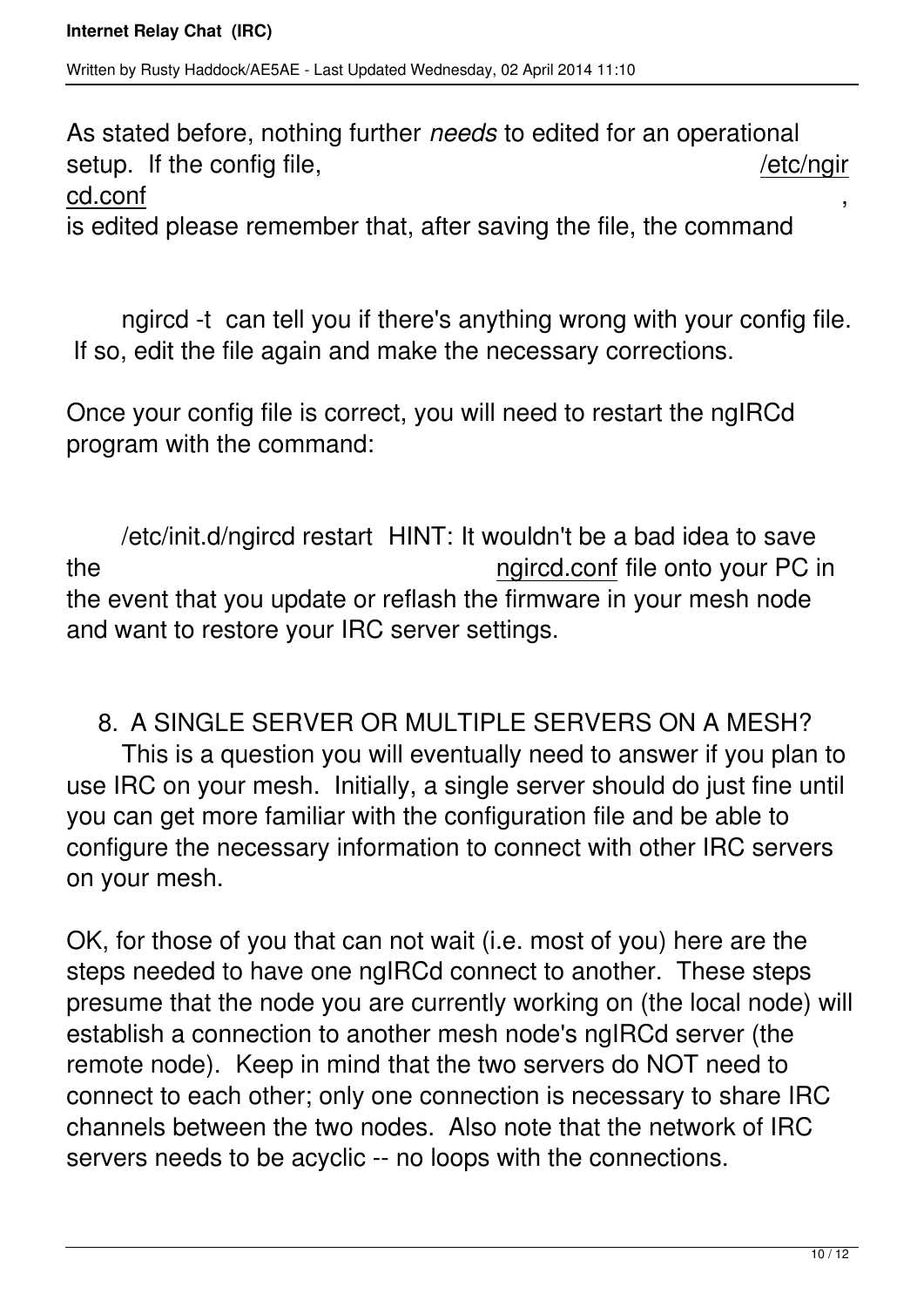1. Edit the ngIRCd configuration file on the local node with the following shell command:

vi /etc/ngircd.conf

 2. Find the [Server] section. For each server that your node will connect to OR be connected to from another node you will create a new section. In this section edit the following settings by removing any leading semicolon (;) and replacing the default values accordingly: NameThis should EXACTLY match the Name setting in the remote node's and a setting in the remote node's and a setting in the remote node's obal]

section.HostThis is the fully qualified host name or IP address of the remote node.

NOTE:

I've had problems with names and have stuck with IP

addresses.PortSimply uncomment this setting and leave the value at 6667 unless, of course, the remote node is configured to connect to the local node on a different port number. MyPasswordThis should EXACTLY match the PeerPassword setting in remote node's [Server]

section for your node.PassiveUncomment and set the value to 'no'. Setting to 'yes' restricts the local node to only accept connections from remote nodes, not initiating them. Write the configuration file and test with:

ngircd -t

 3. On the remote node the ngIRCd configuration file will need to be editted in a similar manner as above EXCEPT leave the Port setting commented out and change the Passive setting to 'yes'. This lets the remote node only accept the connection, not create it. The local host will do just fine creating the connection.

Write the configuration file on the remote node and test with: